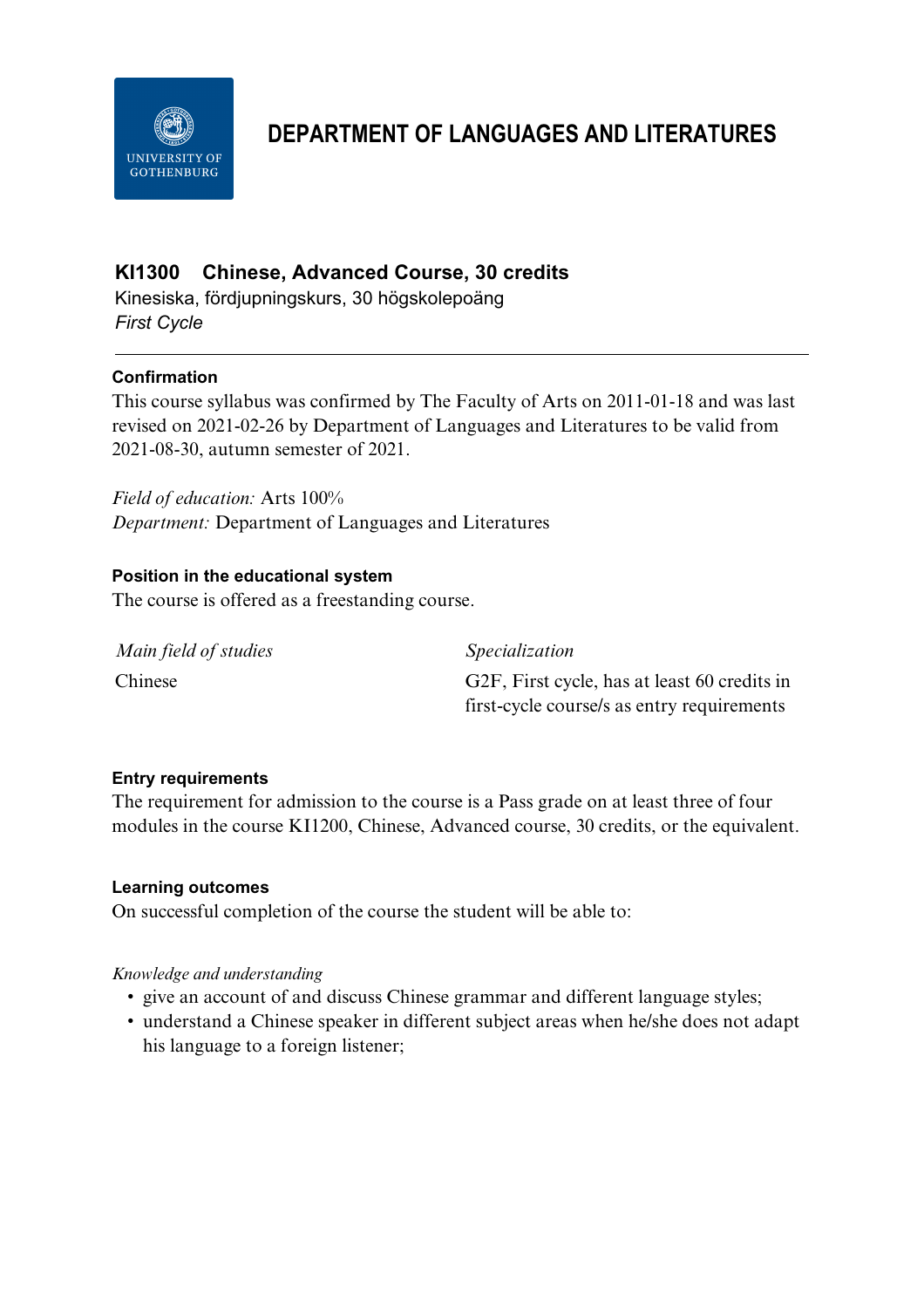• use linguistic strategies to make himself/herself understood in different situations;

### *Competence and skills*

- read Chinese texts with correct pronunciation;
- translate, with some assistance, different types of modern Chinese texts into English;
- communicate orally and in writing in Chinese about familiar subject areas;

## *Judgement and approach*

- critically review reference material;
- relate critically to his/her own learning process;
- discuss critically and independently what importance the knowledge within the subject area has in society.

### **Course content**

The course is a continuation of the introductory and intermediate courses in Chinese, and provides more advanced skills in speaking, writing and reading modern Standard Chinese (*putonghua*) and in listening comprehension.

The course includes four modules:

Module 1:

In the course, students expand their active vocabulary including phraseology through reading, conversations and discussions based on texts included in the course.Furthermore, the course trains grammar and frequent structures.

Module 2.

# **Text and grammar II, 10 credits, (text and Grammar II, 10 Higher Education Credits)**

Written proficiency and reading skills are practiced through reading, translation into and from Swedish and Chinese, free writing and written summaries within several subject areas.Students expand their active vocabulary and phraseology and further practice grammar and frequent structures.Additional training is given in both speech and writing through oral reviews of texts included in the course.

# Module 3:

# **Practical language proficiency, 7 credits**, (*Language proficiency, 7 Higher Education Credits*)

Oral and written language proficiency are trained through exercises in phonetics and pronunciation, listening comprehension exercises, summaries, and through short conversations and written assignments.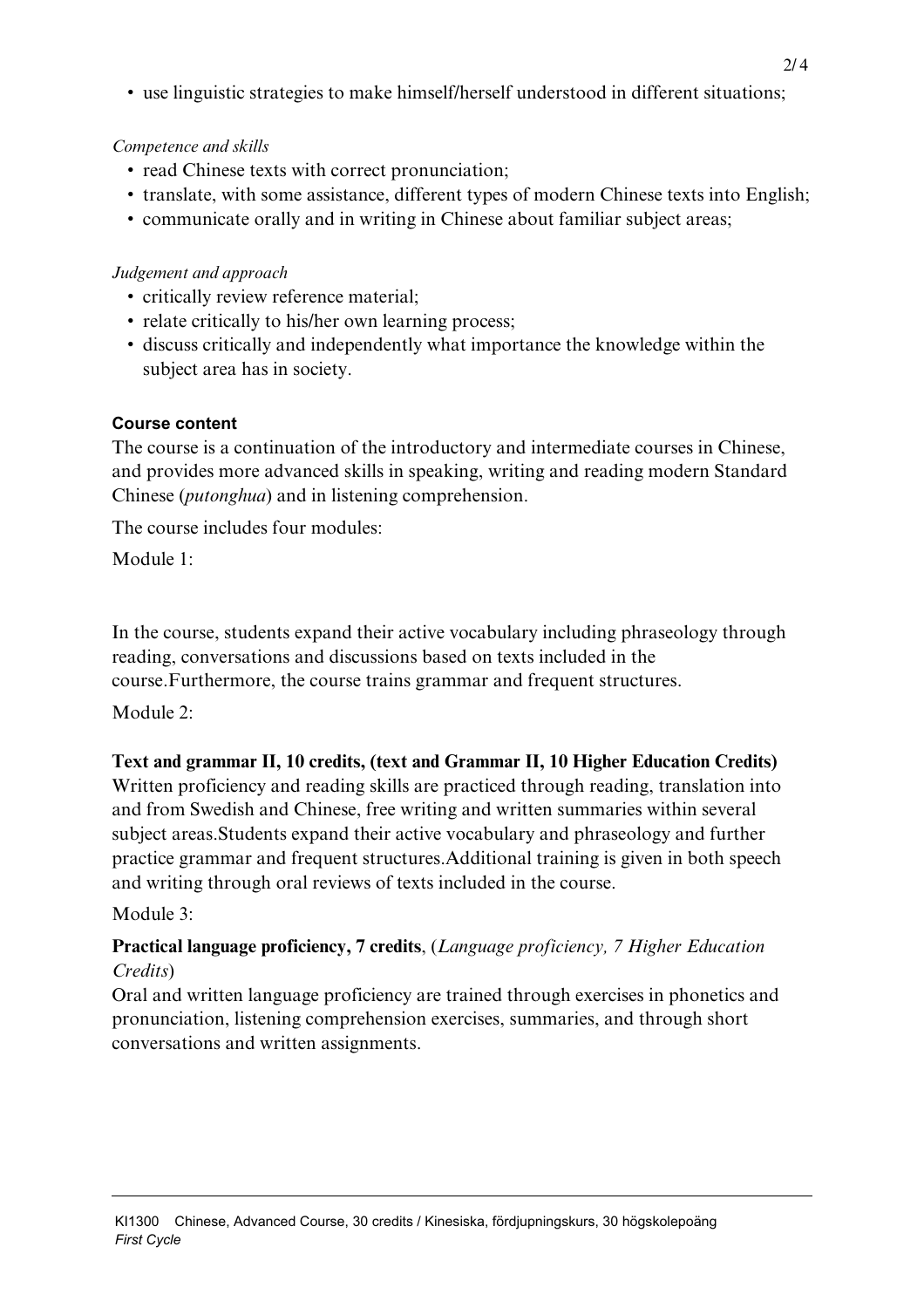### Module 4:

### **Research overview, 3 Higher Education Credits**

The aim of the module is for students to develop their ability to search for, read and review articles and book chapters about the Chinese language and culture and acquire the ability to independently write a text that gives an overview of the chosen literature.

For students in the International language programme that were admitted before the Autumn term of 2017, 2 credits of Module 4, Research overview II (3 credits), are constituted by a Career guidance component. Students in the International language programme that were admitted in the Autumn term of 2017 or later read Career guidance to the extent that is stated in the revised programme syllabus of the programme valid from the autumn term of 2017.

### **Form of teaching**

The teaching is conducted in the form of lectures and lessons. In module 4, the teaching is conducted online.

*Language of instruction:* English, Chinese and Swedish

### **Assessment**

To what extent the student has achieved the aim of the course is tested through continuous oral and written examination during the course and a final examination for each module.

A student who has failed a course item is eligible for a retake exam/assignment. In connection with written assignments, supplementary assignments may be offered in order for the student to achieve a Pass grade. Such a supplementary assignment should be done within the stipulated time (normally five working days after the result has been posted). Otherwise a Fail grade will be reported.

A student who has completed an exam/assignment with a passing grade is not eligible for a retake for the purpose of receiving a higher grade. Nor may a student withdraw a test/assignment once it has been submitted for the purpose of avoiding receiving a grade for the work.

If a student, who has been failed twice on the same course component being examined, wishes to change examiner before the next examination, a written application shall be sent to the department responsible for the course, and shall be granted, unless there are special reasons to the contrary (Chapter 6, Section 22, Higher Education Ordinance).

If a student has received a recommendation from the University of Gothenburg regarding study support for students with disabilities, the examiner may decide, in the